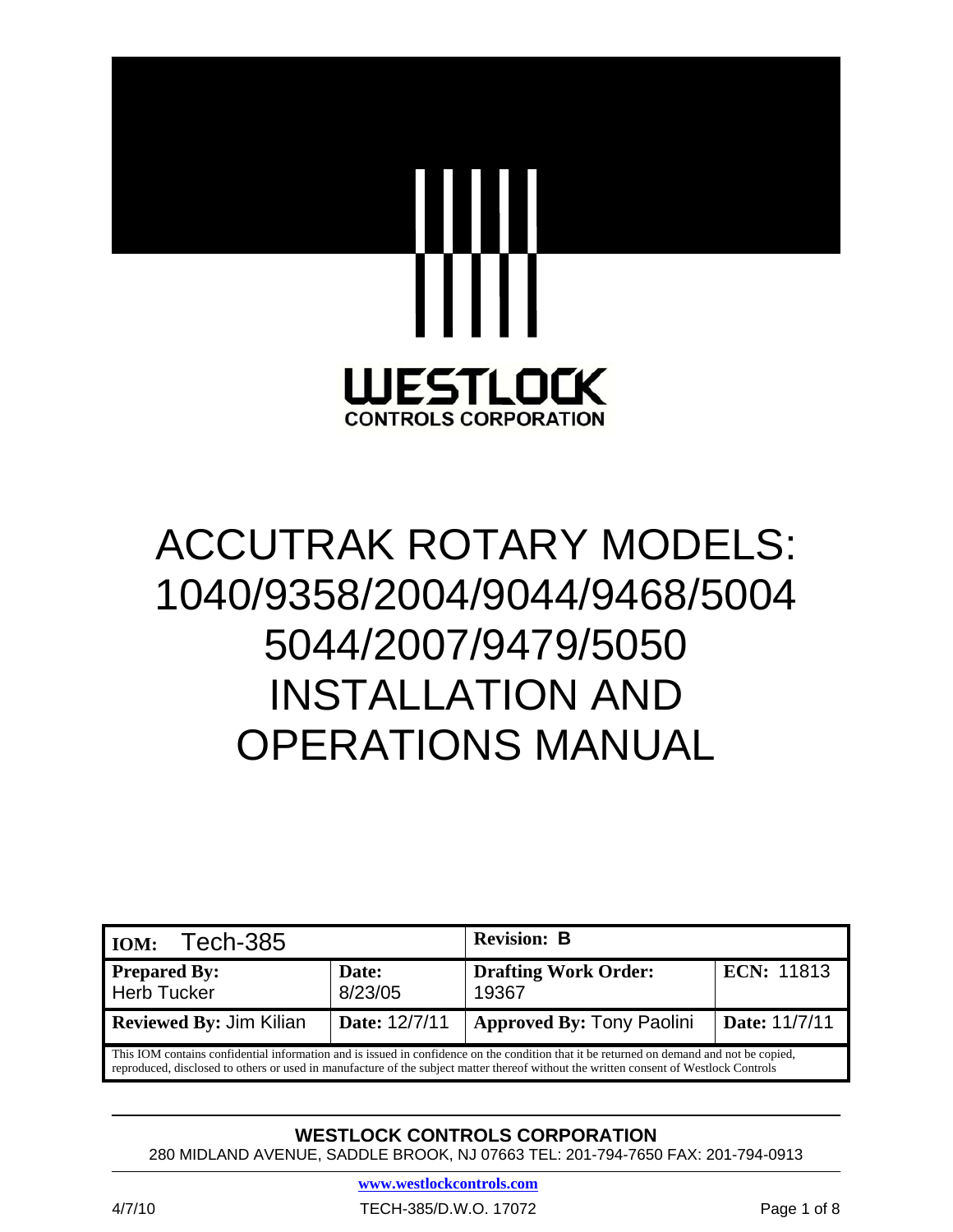# **Revision History**

#### **Revision**

23 Aug, 2005 Initial release • 4/7/10 rev. A • 11/9/10 rev. B

## **Westlock Controls Offices**

#### **USA**

**Westlock Controls Corp.** 280 North Midland Ave.Saddle Brook, NJ 07663 Phone: (201) 794-7650 •Fax: (201) 794-0913 Email: westlockinfo@westlockcontrols.com Internet http://www.westlockcontrols.com

#### **Westlock Service Center**

6735 Exchequer Dr. Suite 100 Baton Rouge, LA 70809 Phone: (225) 296-8118 •Fax: (225) 296-5188 Email: stevesmith@westlockcontrols.com

#### **Europe**

**Westlock Controls UK**  Chapman Way, Tunbridge Wells Kent, England TN23EF Phone: 011-44-189-251-9046 •Fax: 011-441-892-516279 Email: sales@westlockuk.com Internet: http://www.westlockuk.com

#### **South America**

#### **Westlock Equipmentos De Controles Ltda.**

Rua, Sao Paulo 291 Alphaville, Barueri Sao Paulo, CEP 06465-130 Phone: 011-55-11-7291-0930 •Fax: 011-55-11-7291-0931 Email: comercial@westlock.com.br Internet: http://www.westlock.com.br/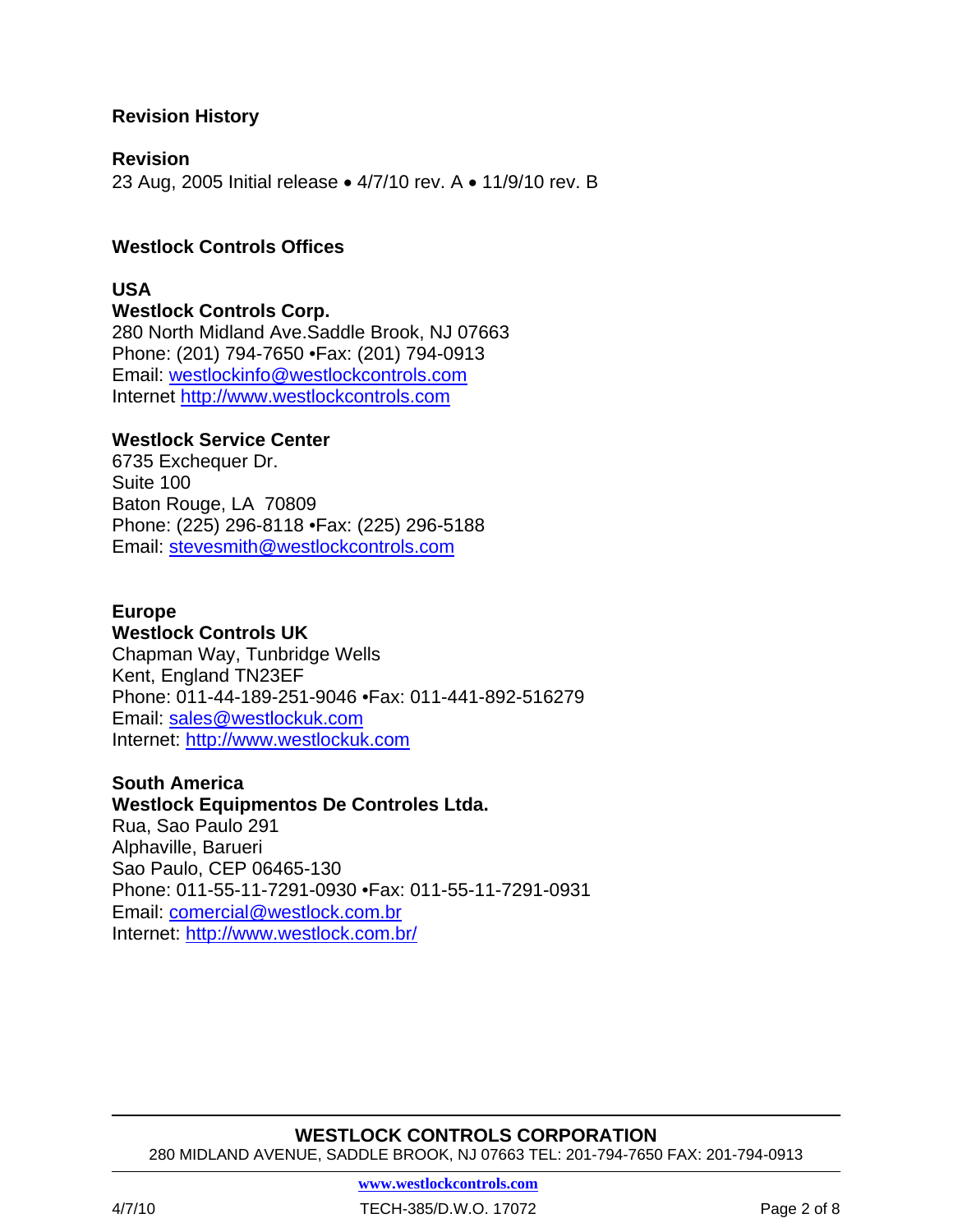# **1. Introduction**

# **1.1. Product Certification**

- **1040/9358:** CSA Type 4 (Cert. #LR 81057-3)
- **2004:** CSA Type 4 (Cert. #LR 81057-7)
- **9044:** NEMA 4, 4X (Cert. not applicable)
- **9468:** FMc NI/I/2/ABCD/T4 0° C<= Ta<60° Type 4X, 6P, IP67; DIP/II/2/FG/ T4 0°C<=Ta<60°C (Cert. #3036618C)
- **5004/5044:** FMc IS/I, II, III/1/ABCDEFG/T6 Ta=60°C Entity WD-11880, NI/I/2/ABCD/T5 Ta=60°C Entity WD-11880; Entity Parameters for P&F NJ2-V3-N, Vmax=16 V, Imax=25 mA, PI=34 mW, Ci=40 nF, Li=50 µH (Cert. #3008802); NJ2-11-N-G, Vmax=16 V, Ii=25 mA, PI=34 mW,  $Ci=30$  nF,  $Li=50$   $\mu$ H
- **2007/9479:** FMc XP/I/1/CD/T6 Ta=60°C, DIP/II/1/EFG/T6 TA=60°C; 9479 ONLY: N/I/I/2 ABCD/T4 Ta=60°C, Type 4, 4X (Cert. #3029311C)
- **5050:** FM XP/I/1/CD/T6 Ta=50°C, DIP/II/1/EFG/T6 Ta=50°C, NI/I/2/ABCD/T4 Ta=50°C, Type 4, 4X (Cert. #3026687)

# **1.2. Warnings**

- Never remove enclosure cover or make/break electrical connections with power connected to the unit.
- Perform all wiring in accordance with site and local codes and the National Electric Code ANSI-NFPA-70 (US) or the Canadian Electric Code Part I (Canada) for the appropriate area classifications.
- Confirm that the AccuTrak model being installed is approved for the hazardous area (see Product Certification section above or unit ID label).
- Confirm that supply power to switches is within rated specifications listed on the unit identification label.
- Protect the unit from exposure to aggressive substances or atmospheres to ensure that hazard rating is not compromised.

# **1.3. Description**

 AccuTrak valve position monitors are intended for use as both visual and electrical position indicators for discrete rotary devices, most commonly pneumatically actuated 2-way quarter-turn or 3-way valves. An AccuTrak monitor is not limited for use in only quarter-turn valve applications, but that application will be assumed for the purpose of this document. In addition to the monitoring features, AccuTrak monitors may serve as wiring junctions for accessories where additional terminals, conduit entries and wiring codes permit.

# **1.4. Principles of Operation**

 An AccuTrak monitor mounts to an actuator via a mounting kit, usually sold separately. The unit shaft couples to the actuator shaft directly via NAMUR adaptation, or via a coupling provided in the mounting kit. As the actuator

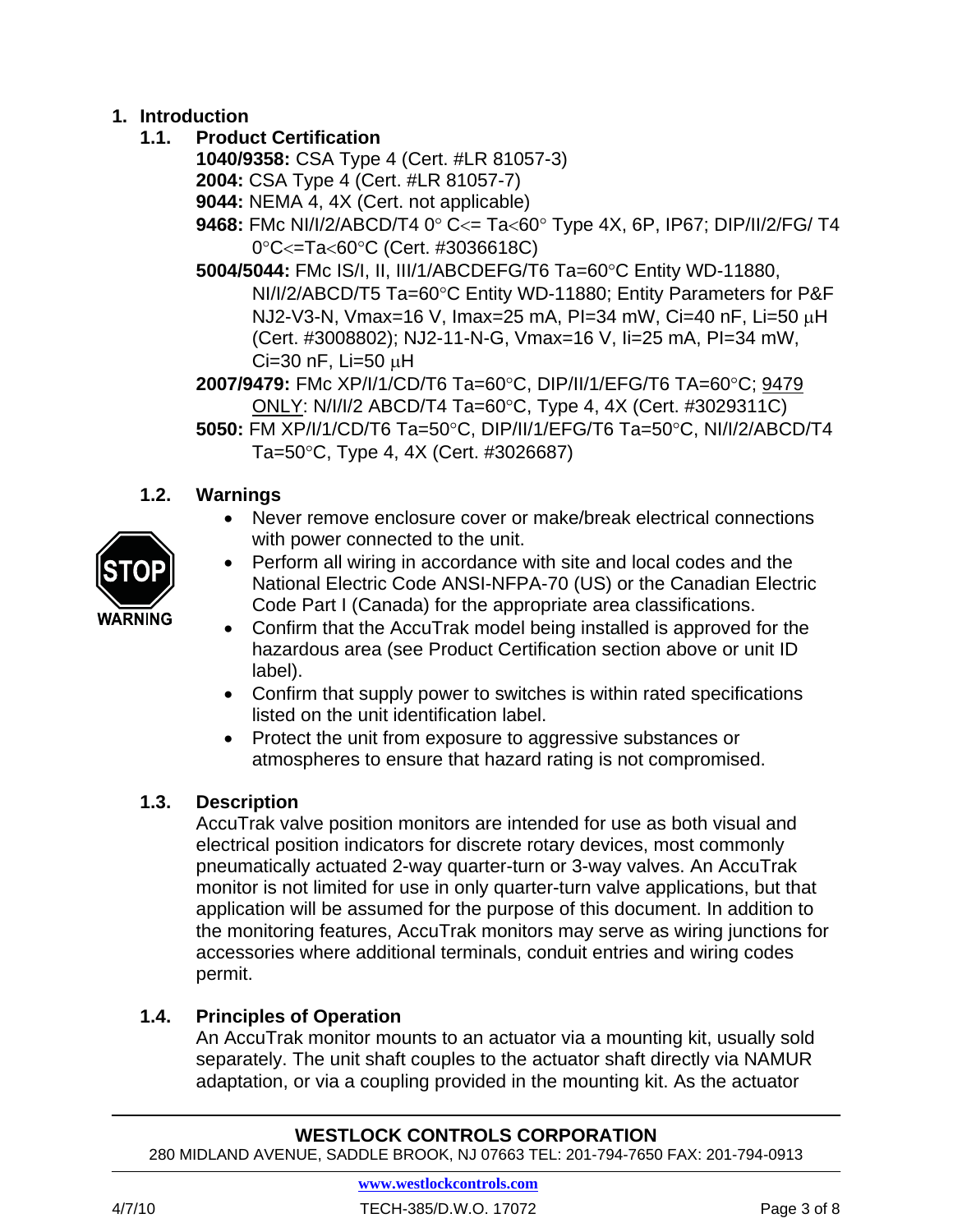rotates the unit shaft, adjustable cams on the shaft actuate mechanical or proximity switches inside the unit enclosure, at the limits of rotary travel set by the customer. The switches are pre-wired to a terminal strip in the enclosure, permitting easy connection of switch output to external electrical monitoring systems or indication devices. The visual Beacon indicator on the enclosure cover indicates 90° rotary travel between OPEN and CLOSED valve positions, unless ordered optionally for other angular strokes or 3-way valve applications.

#### **1.5. Special Features/Conditions**

To avoid build-up and discharge of static electricity in a hazardous area, only clean Westlock units with a static-free cloth dampened with water. Avoid the use of alcohol-based cleaners.

#### **2. Ordering**

 Ordering guides for all AccuTrak product series covered by this IOM are available through a local Westlock distributor, the current Westlock Controls catalog literature or the Westlock Controls website at www.westlockcontrols.com. Spare parts lists for refurbishments or repairs are also available for common AccuTrak models.

#### **3. Definitions**

 **NAMUR-** This term, in the context of mounting brackets and shafts, refers to the NAMUR VDI/VDE 3845 standard for the dimensions of actuator output shafts and auxiliary equipment mounting hole patterns. In the context of inductive proximity sensors, NAMUR refers to conformance of the sensor to DIN 19 234, allowing its use with any NAMUR style amplifier/isolator.

**Switch-** A manual or mechanically actuated device for making, breaking or changing the connections in an electric circuit. This term will be used also for magnetic or inductive proximity sensors for the purpose of this document.

#### **4. Installation**

#### **4.1.** *Mounting Instructions*

Required Tools: Open-end wrenches or adjustable wrench to fit all sizes of hex head bolts in the mounting kit.

- 1. Obtain a mounting kit suited for the actuator/valve, commonly available through a local Westlock Controls distributor.
- 2. Attach the mounting bracket and coupler (if required) to the unit housing with the hardware provided.
- 3. Attach the unit and mounting system to the actuator.
- 4. Ensure proper axial alignment between unit shaft, coupler and actuator shaft. Failure to ensure alignment could result in long-term stressrelated failure of unit shaft in high cycle or high torque applications.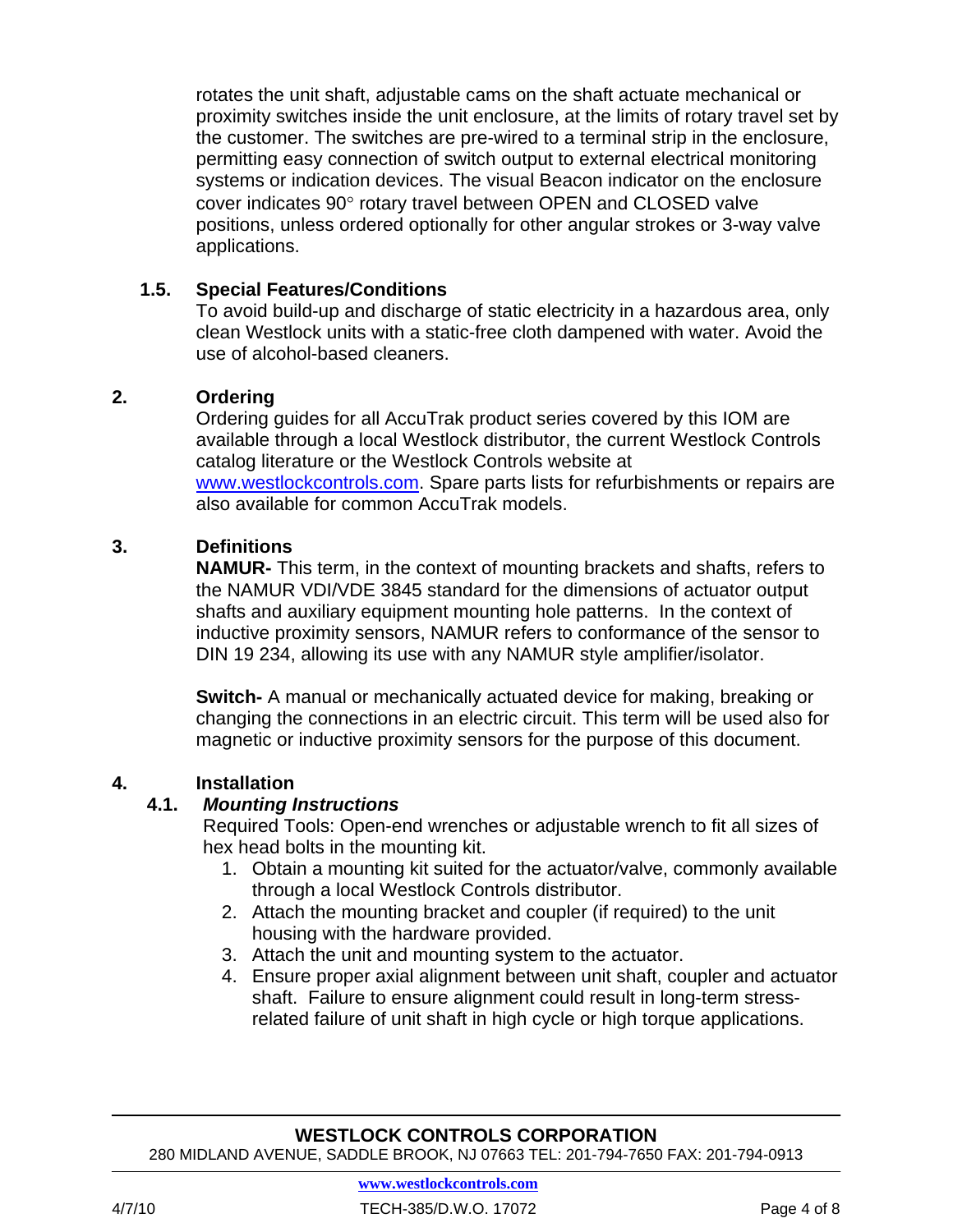

#### **4.2. Calibration**

Consult factory or a Westlock distributor for setting procedures of units with six switches or four switches and transmitter.

**Note 1:** Switch actuation can be confirmed using a signal detection device such as a multimeter or ohmmeter, set for "continuity".

**Note 2:** For NAMUR P+F NJ2-V3-N type sensors, use test meter, P+F model #1-1350 or equivalent to check sensor actuation and calibration. If the proper meter is not available, contact the factory for additional assistance with the test procedure.

**Note 3:** Adjust cams by hand by pushing/pulling the cam against the shaft spring to disengage from the mating spline, rotating to adjust and re-engaging firmly onto spline.

**Required Tools:** Signal detection device (see note 1); slotted screw drivers for cover screws (M4, #10 or 5/16 by model)

# **Switch Adjustment (two switches):**

- 1. Remove unit cover as follows: loosen (but do not remove) captive screws, rotate cover slightly to grip corners, pull firmly. DO NOT PRY COVER WITH TOOLS.
- 2. With valve in the closed position, adjust bottom cam until bottom switch (#2) actuates.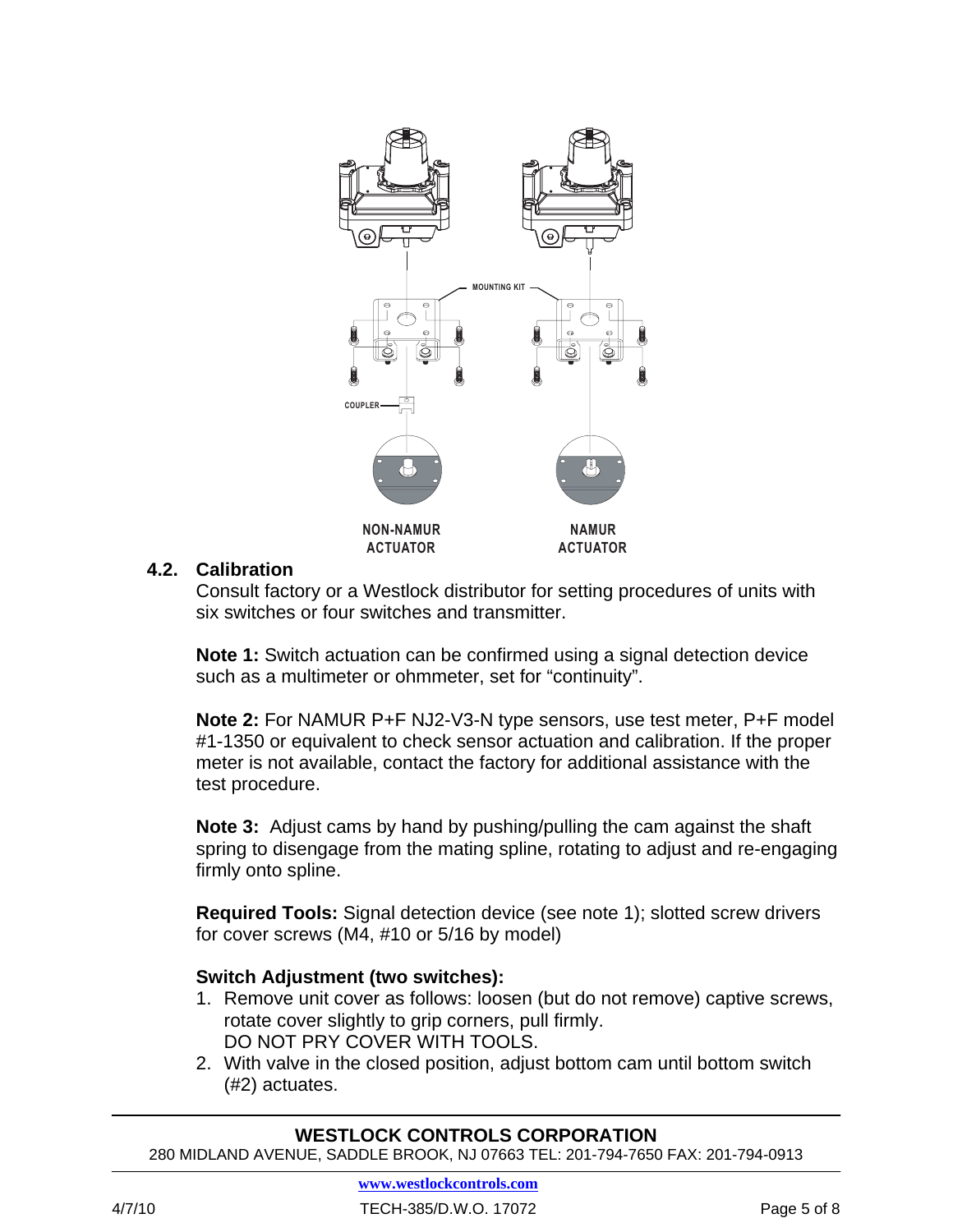- 3. Stroke valve to the open position, adjust top cam until top switch (#1) actuates.
- 4. Cycle actuator several times to confirm proper switch indication at each end of stoke. Finely adjust cams if necessary.
- 5. Skip to Field Wiring section or replace unit cover, applying approximately 20 in-lbs of torque to cover screws.



#### **Switch Adjustment (four switches, no CS transmitter):**

Follow steps as above for the calibration of two switches but adjust the first and third cams from the top for switches #1 and #2 and the second and fourth cams from the top for switches #3 and #4 (see illustration below).



# **Transmitter setting (optional CS transmitter):**

For the calibration of optional current signal (CS) transmitter, see Westlock Controls Installation/Operations Manual TECH-301, available through your local sales representative or at www.westlockcontrols.com.

# **Beacon Adjustment:**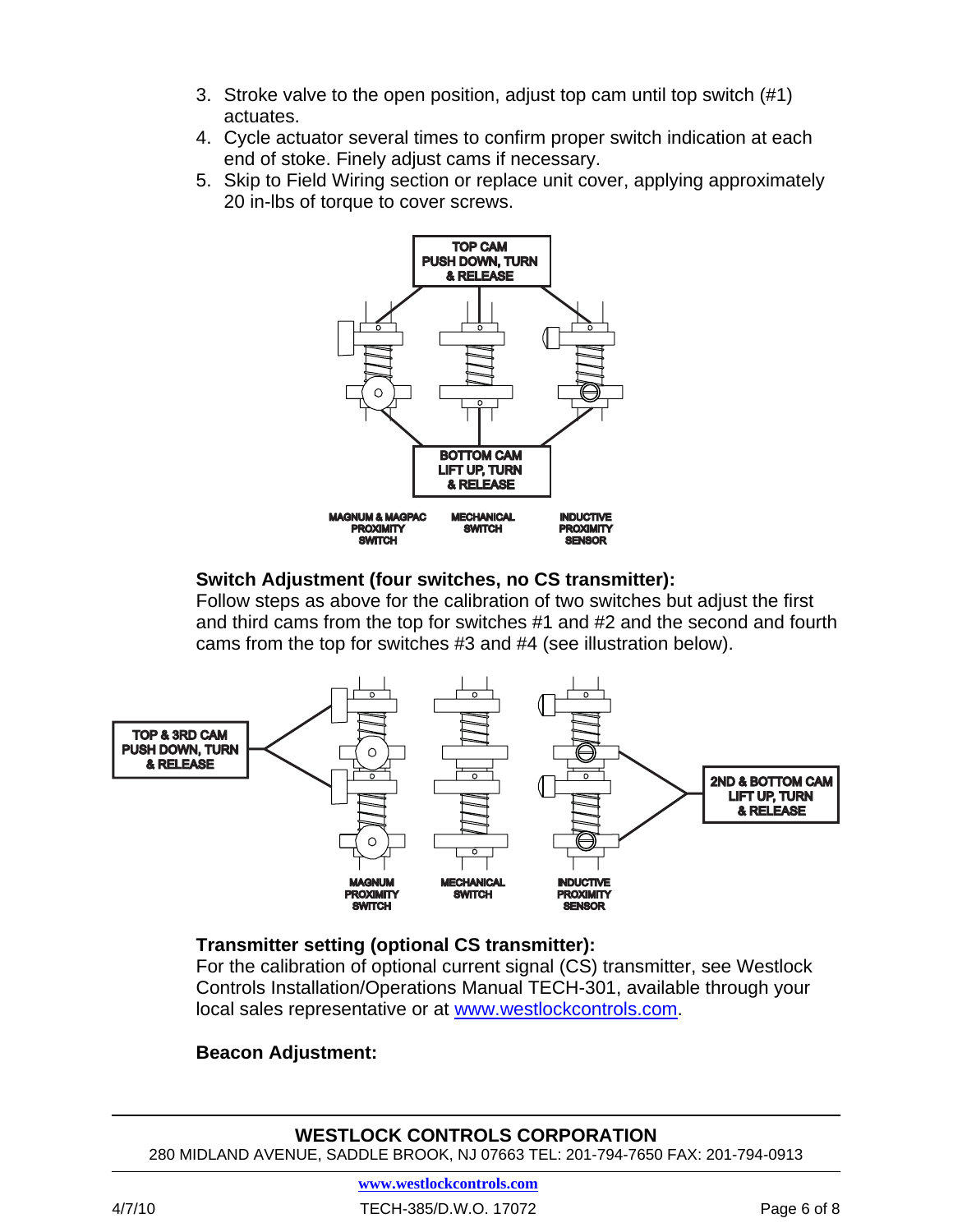Note: Skip this step if cover is flat or Beacon already displays the correct valve status.

Required Tools: slotted screw driver for #12 screws.

- 1. For two-way OPEN/CLOSED: remove, rotate and re-fasten outer beacon to synchronize displayed position with valve position.
- 2. For three-way flow paths: remove, rotate and re-fasten outer beacon and/or inner beacon coupler to synchronize displayed flow path with valve/actuator flow path.



# **5. Field Wiring**



#### **See the warnings section of this document for important warnings pertaining to the wiring of AccuTrak units. Remove and replace cover before and after wiring, per instructions given in the Switch Adjustment section above.**

Required Tools: slotted screw drivers for terminal strip screws (#2), cover screws (M4, #10 or 5/16 by model), and grounding screw (#8 or M4 by model); wire strippers as required for field wires.

- 1. Wire the AccuTrak monitor strictly according to the wiring diagram on the inside of the enclosure cover.
- 2. Confirm that the ground wire is secure under the green grounding screw in the enclosure.
- 3. Seal all unused conduit entries as required with suitably certified plugs having an ingress protection rating of IP67 or better.
- 4. Ensure that only suitably certified cable glands are used, having an ingress protection rating of IP67 or better.
- 5. Ensure that the temperature rating of all field wiring meets the service temperature range of the application.

# **6. Maintenance and Repair**

 Maintenance or repair of Westlock equipment must only be done by Westlock Controls or by qualified personnel that are knowledgeable about the installation of electromechanical equipment in hazardous areas. All parts

# **WESTLOCK CONTROLS CORPORATION**

280 MIDLAND AVENUE, SADDLE BROOK, NJ 07663 TEL: 201-794-7650 FAX: 201-794-0913

**ATTENTION**